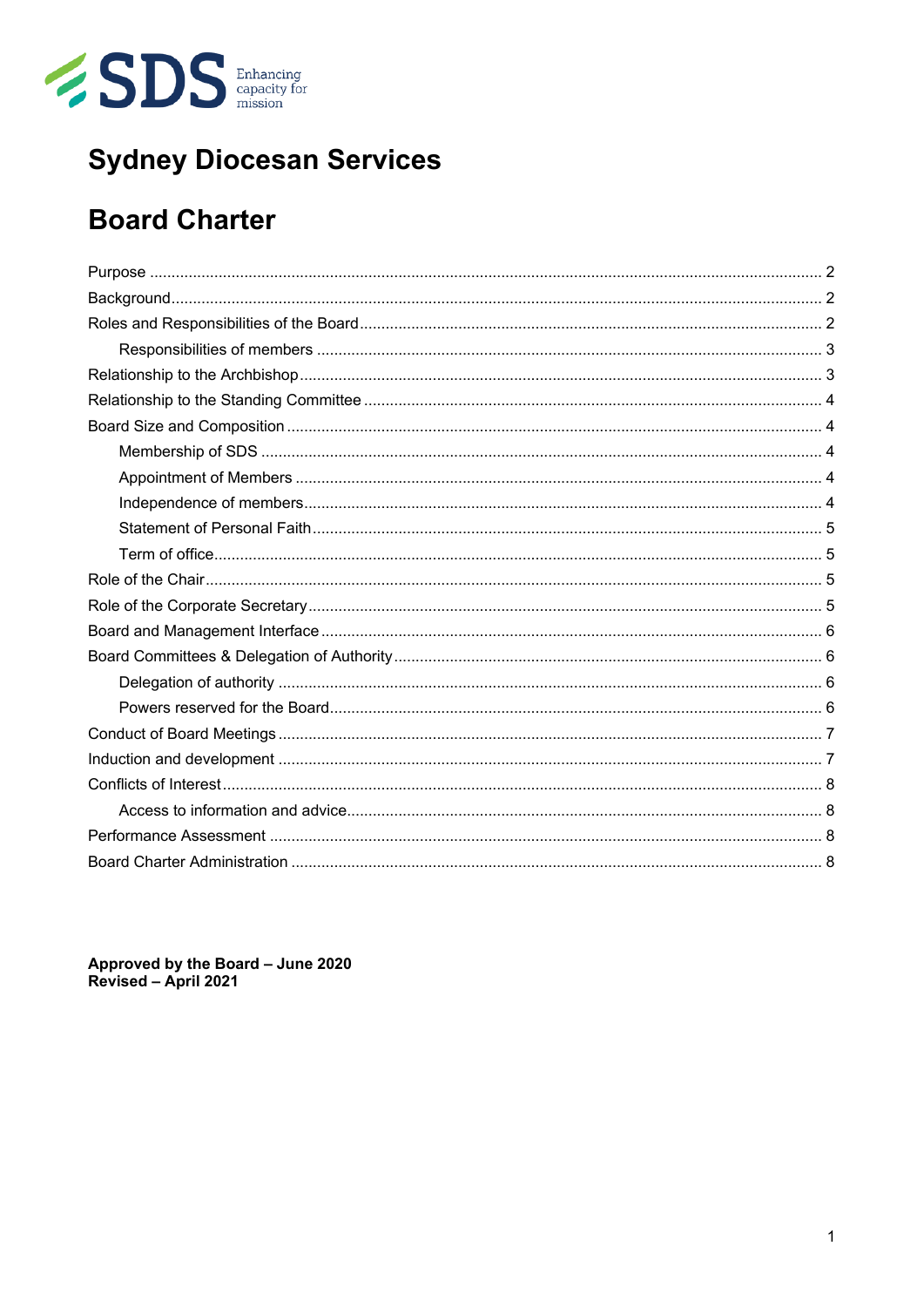

## <span id="page-1-0"></span>**Purpose**

This Board Charter sets out the authority, responsibilities, membership and operation of the Board of Sydney Diocesan Services (**SDS**), including -

- the role of the Board and management,
- matters specifically reserved for Board decision-making, and
- <span id="page-1-1"></span>the Board's operating protocols.

## **Background**

SDS is constituted by the *Sydney Diocesan Services Ordinance 2017* (**SDS Ordinance**) and is incorporated under the *Anglican Church of Australia (Bodies Corporate) Act 1938*.

Under the SDS Ordinance, the purpose of SDS is to advance the purposes of the Anglican Church of Australia in the Diocese of Sydney through the regulation of the central administration of the affairs of the Diocese.

The principal organisations served by SDS are the Synod of the Diocese of Sydney (**Synod**) and its Standing Committee (**Standing Committee**) and their subcommittees, parishes, Glebe Administration Board, Anglican Church Property Trust Diocese of Sydney, St Andrew's House Corporation, Anglican Church Growth Corporation, Endowment of the See Corporation, Mission Property Committee, and Sydney Anglican Loans.

As SDS was initially constituted as a corporate entity for the Standing Committee, part of its central administrative role involves entering into contracts and acting as a corporate member of organisations on behalf of the Standing Committee.

In developing this Charter, SDS has considered<sup>[1](#page-1-3)</sup> -

- the governance standards applying to charities registered with the Australian Charities and Not forprofits Commission (**ACNC**), and
- the Corporate Governance Principles and Recommendations published by the ASX Corporate Governance Council (**ASXCGC**), and
- the Australian Institute of Company Directors' (**AICD**) Not-for-Profit Governance Principles, and
- the Christian Management Association (**CMA**) Standards Council's Nine Principles of Ministry Accountability, and
- <span id="page-1-2"></span>• the Governance Policy for Diocesan Organisations as amended by the Synod from time to time.

## **Roles and Responsibilities of the Board**

The role of the members of SDS, acting collectively as a Board (**the Board**), is to ensure that SDS fulfils its purpose in a manner consistent with the fulfilment of its obligations.

The Board is responsible for –

- providing leadership and setting the strategic objectives of SDS,
- overseeing management's implementation of SDS' strategic objectives and its performance generally,

<span id="page-1-3"></span><sup>1</sup> SDS is registered with the ACNC as a charity for the advancement of religion. Whilst the ACNC Governance Standards do not apply to SDS as it is a Basic Religious Charity, SDS nonetheless seeks to comply with the Standards. Similarly, whilst SDS is not a listed entity it recognises that the Corporate Governance Principles and Recommendations of the ASXCGC reflect a contemporary view of appropriate corporate governance standards which are helpful to SDS in formulating its governance rules and practices.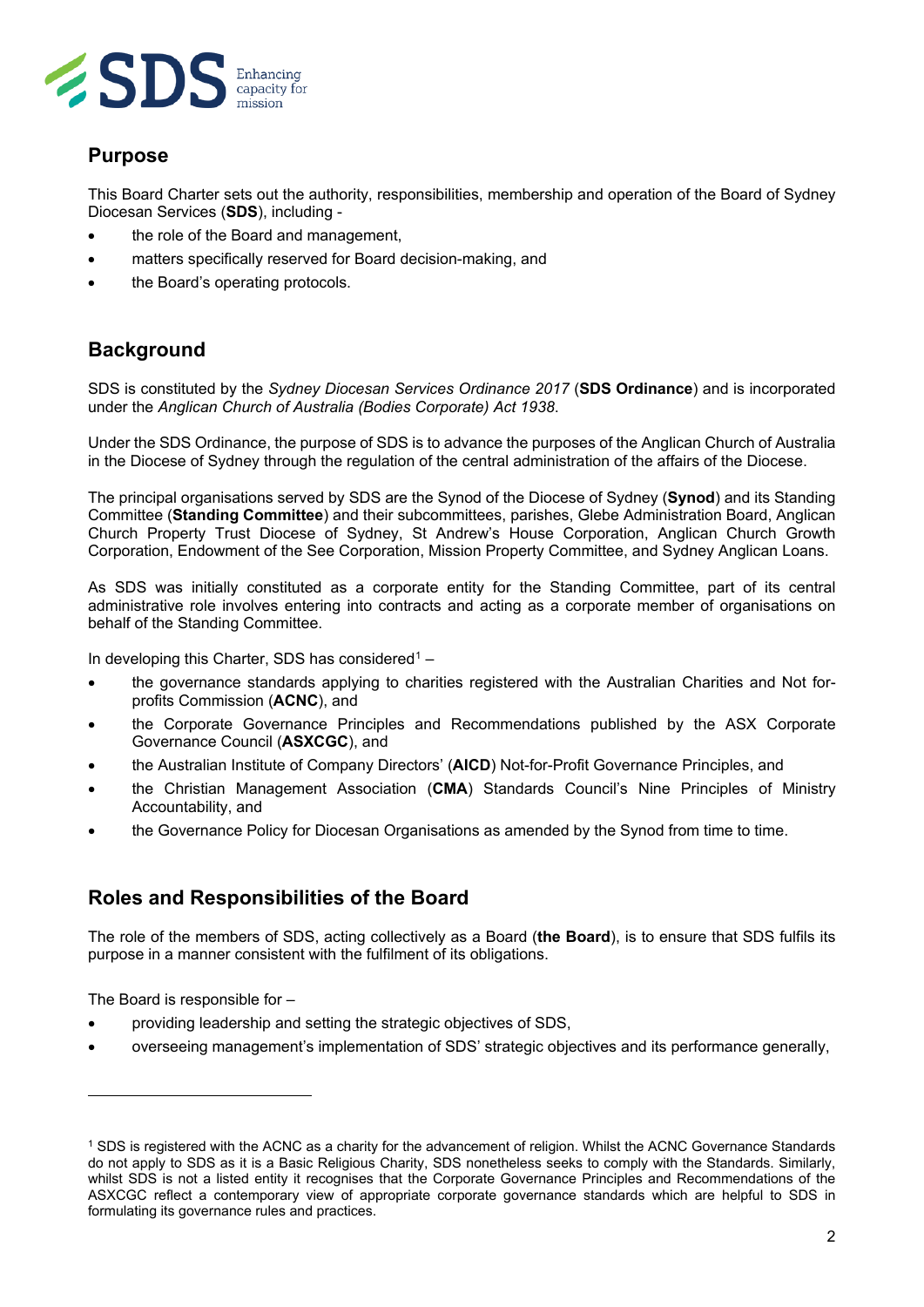

- monitoring the financial performance and operations of SDS, including approval of the annual financial statements,
- approving operating budgets and major capital expenditure,
- overseeing the integrity of SDS' accounting and corporate reporting systems, including the external audit,
- overseeing SDS' process for making timely and balanced disclosure of information to its stakeholders,
- ensuring that SDS has in place an appropriate risk management framework and setting the risk appetite within which the members expect SDS to operate,
- appointing the Chief Executive Officer in accordance with the SDS Ordinance,
- delegating appropriate powers to the Chief Executive Officer (**CEO**) in accordance with the SDS Ordinance to ensure the effective and efficient day-to-day management of the business and monitoring the exercise of these powers,
- overseeing the remuneration, development and succession planning for the CEO and senior management, and monitoring the appropriateness of people management systems,
- monitoring the effectiveness of SDS' governance practices,
- establishing and determining the powers and functions of the committees of the Board,
- overseeing the effectiveness of SDS' work health and safety systems for employees, contractors, customers and the community,
- setting, reviewing, and monitoring SDS' values and culture, and
- acting to protect and enhance the reputation of SDS.

#### <span id="page-2-0"></span>*Responsibilities of members*

In undertaking their responsibilities, each member must –

- exercise the care and diligence that a reasonable individual would exercise as a member,
- act in good faith in the best interests of SDS and to further its purpose,
- act with objectivity, collegiality and respect, in accordance with SDS' values,
- prepare well for meetings,
- not misuse their position as a member,
- not misuse information obtained in the performance of their duties as a member,
- promptly disclose at a meeting of members, any actual conflict of interest they have as a member and any circumstances which might reasonably be perceived as a conflict of interest,
- not participate in discussions, or vote on any matter in which an actual or perceived conflict of interest arises without the approval of the other members,
- ensure the financial affairs of SDS are managed in a responsible manner, and
- <span id="page-2-1"></span>• not allow SDS to operate while insolvent.

## **Relationship to the Archbishop**

Under the SDS Ordinance, the Archbishop is the President of SDS.

The President may attend any meeting of SDS and may address SDS on any pastoral or policy issue concerning the Anglican Church of Australia as it applies to SDS, including the appointment of the CEO.

If the President requests, the Secretary will send him a copy of the agenda for the meeting of SDS referred to in the request.

The President is not a member of SDS, and so is not entitled to vote on any question of proposal being considered by SDS.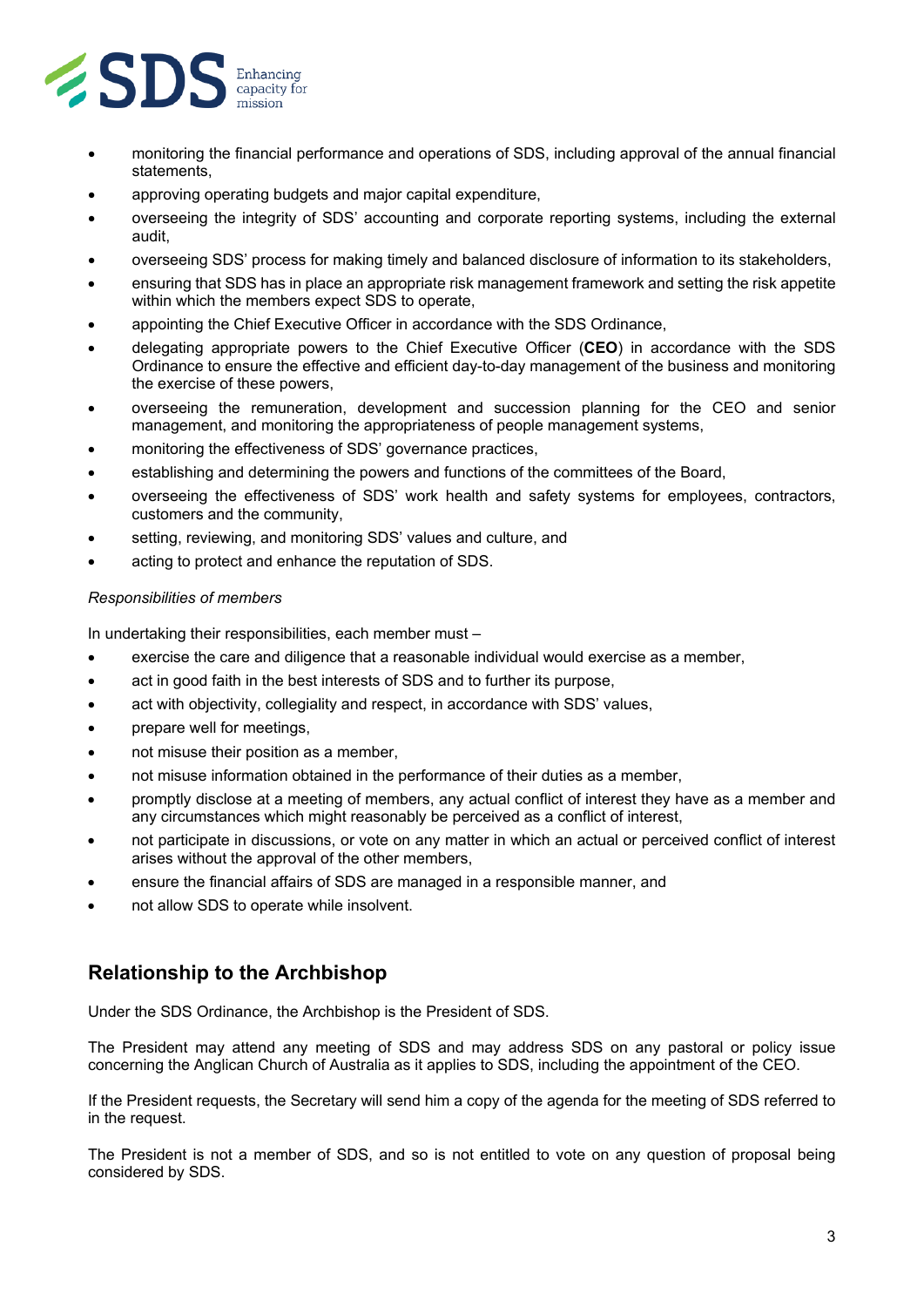

## <span id="page-3-0"></span>**Relationship to the Standing Committee**

SDS is accountable to the Standing Committee and, through the Standing Committee, to the Synod; being the governing body of the Diocese of Sydney for whom SDS was initially constituted to support and to whom SDS has particular responsibility.

In accordance with its obligations under the SDS Ordinance, SDS will –

- report to the Standing Committee from time to time about its affairs and is to cause minutes of its meetings to be tabled at a meeting of the Standing Committee at least once every quarter,
- provide the Standing Committee with such information regarding the affairs of SDS as the Standing Committee may require from time to time, and
- answer any question on any matter relating to the affairs of SDS asked by any member of the Standing Committee and which has been referred to SDS by the Secretary of the Standing Committee.

SDS has agreed that the reports to the Standing Committee be based on the latest management reports, subject to the reports being circulated to SDS members in advance of being provided to the Standing Committee. The CEO's non-financial reports are also made available to members.

## <span id="page-3-1"></span>**Board Size and Composition**

#### <span id="page-3-2"></span>*Membership of SDS*

Under the SDS Ordinance, the Board of SDS consists of nine members elected by the Standing Committee and one member appointed by the Archbishop.

The name of each member, together with information about their qualifications and experience, is set out in the annual report of SDS.

At least two members are to be ordained clergy licensed in the Diocese of Sydney or persons with at least a three year degree from Moore Theological College or another college that is endorsed by the Archbishop.

#### <span id="page-3-3"></span>*Appointment of Members*

It is intended that the Board comprise members with a broad range of skills, diversity, expertise and experience from a range of backgrounds.

SDS advises the Standing Committee about the preferred skills and experience of candidates to fill vacancies in the office of member.

The Standing Committee may appoint a person as a member notwithstanding the person has not been recommended by SDS to the Standing Committee as a potential candidate.

#### <span id="page-3-4"></span>*Independence of members*

No member of SDS is an employee of SDS.

Each member of SDS is to be free from any business or other relationship that could interfere with the exercise of their unfettered and independent judgment as a member.

Each member is expected to disclose any business or other relationship which they may have with SDS.

SDS will maintain records of applicable eligibility criteria for board membership and conflicts of interest disclosed by members of SDS.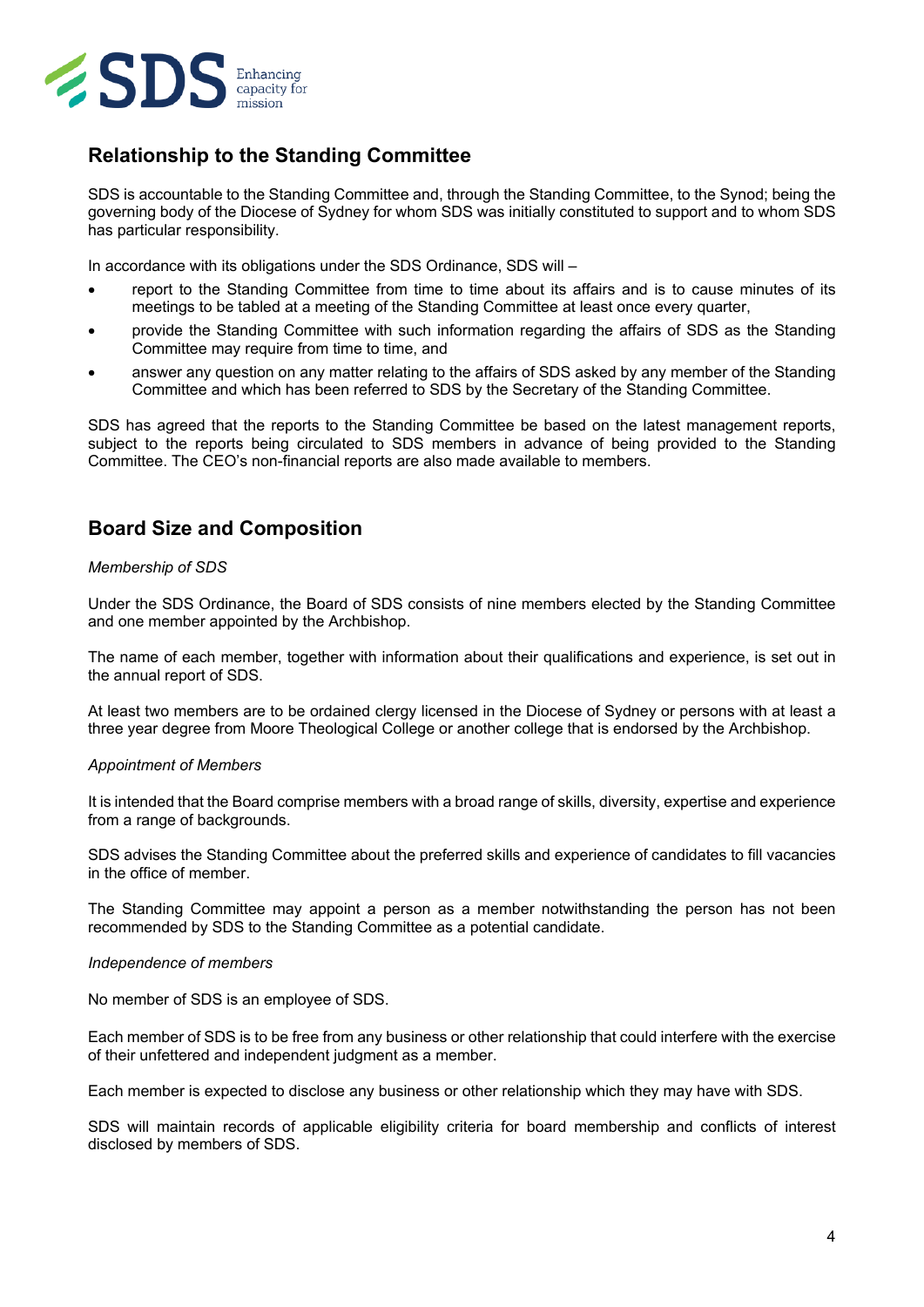

#### <span id="page-4-0"></span>*Statement of Personal Faith*

Every member must sign the Statement of Personal Faith in the form required from time to time by the Synod's Governance Policy for Diocesan Organisations and deliver it to the Secretary within 28 days of their appointment or election. Members will be asked to re-sign the Statement of Personal Faith annually.

#### <span id="page-4-1"></span>*Term of office*

A member of SDS holds office for a term of up to three years.

Eligible members may offer themselves for re-election by the Standing Committee. SDS makes recommendations concerning the re-election of any members by the Standing Committee. A person is not eligible to be re-elected or re-appointed as a member if such re-election or re-appointment would result in that person being a member of SDS for a continuous period of 14 years or more.

## <span id="page-4-2"></span>**Role of the Chair**

The role of the Chair is to provide leadership to the Board, including for the efficient organisation and conduct of the Board's business.

The Chair will be elected by the Board members by consensus. If a vote is required, the vote will be by secret ballot. The election is to be for a term which ends on the first to occur of –

- the date the Chair ceases to be a member,
- the date (if any) set out in the resolution making the appointment,
- the third anniversary of the appointment, and
- the date on which the appointment is revoked by the Board.

The Chair is eligible for re-appointment for further terms (up to a total period of nine years).

The Chair is responsible for:

- providing leadership for the Board and chairing all Board meetings,
- ensuring the effectiveness of Board meetings,
- facilitating the relationship and communication between the Board and management through the CEO,
- together with the CEO, establishing an annual Board calendar which ensures that the Board undertakes all its key responsibilities throughout the year,
- establishing the agenda for Board meetings in consultation with the CEO,
- overseeing regular and effective evaluations of the Board's performance,
- overseeing the induction and continuing education programs for the Board, and
- <span id="page-4-3"></span>exercising such specific and express powers as delegated by the Board from time to time.

## **Role of the Secretary**

The members are to appoint a person to be Secretary of the Board.

The Secretary is responsible for advising the Board on governance matters and ensuring there is a system of corporate governance and compliance in place for SDS.

The Secretary provides advice to members on matters including, but not limited to, risk management, corporate ethics, governance, and compliance.

Except in relation to administrative matters, the Secretary will ensure the Chair is informed of any advice given to individual Board members.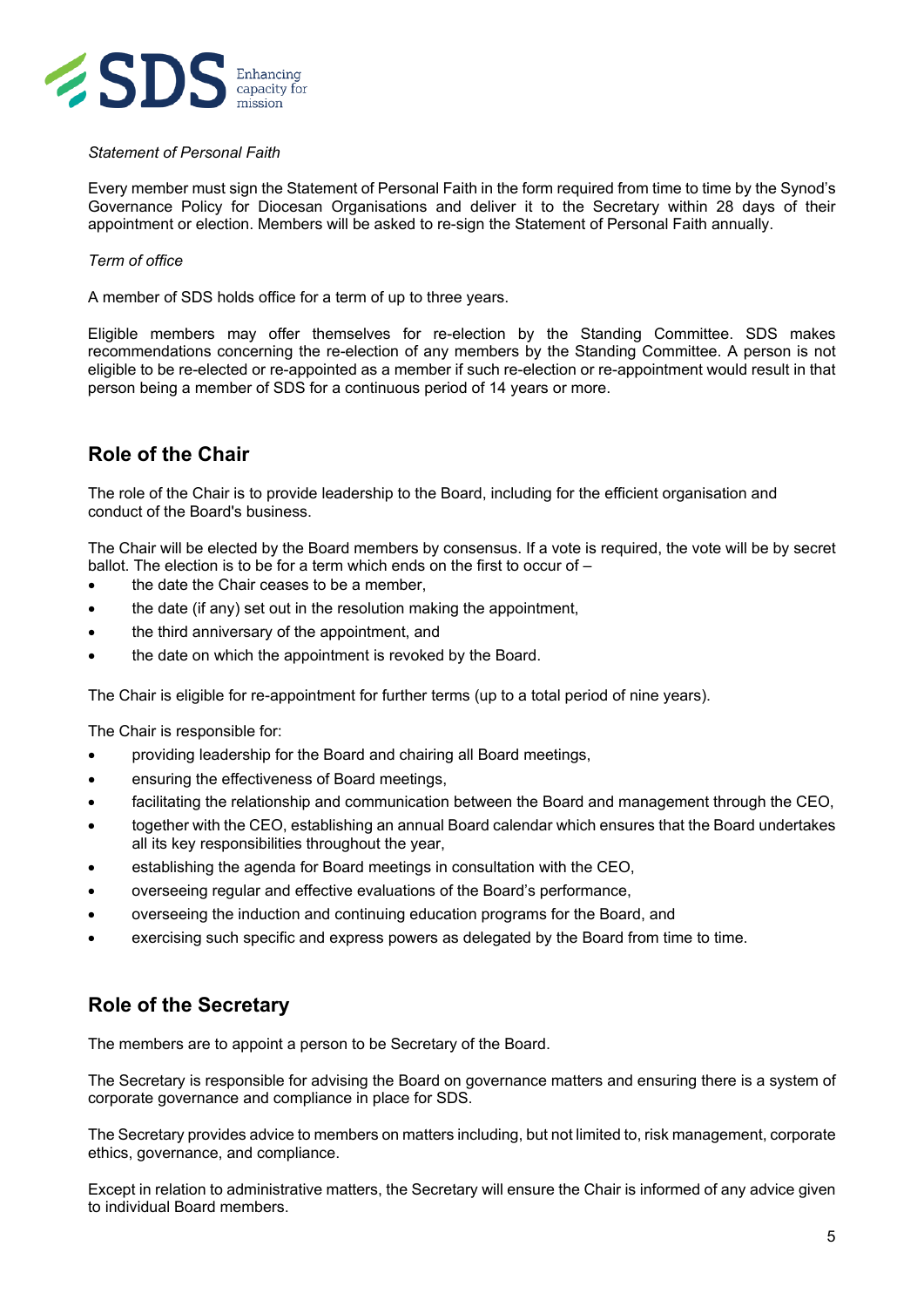

The Secretary works in conjunction with the Chair to manage the smooth functioning of the Board by managing Board processes and ensuring Board meetings are properly convened and held and appropriate records are maintained. In particular, the Secretary is responsible for maintaining appropriate records, registers and minute books.

## <span id="page-5-0"></span>**Board and Management Interface**

The CEO is responsible to the Board for –

- the implementation of the strategy, policies and decisions of the Board,
- operating within the risk appetite approved by the Board, and
- providing the Board with timely, accurate and clear information to enable the Board to perform its responsibilities.

Communication between the Board and management will usually be through the CEO. The Chair may seek clarification regarding information provided to the Board, or about SDS generally, from the CEO or directly from the appropriate senior manager(advising the CEO). Other Board members should raise queries with the Chair in the first instance.

The Board will act as a whole in commissioning work from management, and instructing the CEO. Urgent matters arising between meetings will be considered by the Chair and CEO to determine how the matter will be handled.

<span id="page-5-1"></span>Senior management will be given access to the agenda and minutes of SDS (after approval of those documents by the Chair). Certain items may be withheld from management at the discretion of the Chair.

## **Board Committees & Delegation of Authority**

The Board may from time to time establish Committees to assist it in carrying out its responsibilities. Current standing Committees established by the Board are:

- Audit, Finance and Risk, and
- Nomination and Remuneration.

The Board will approve a written charter for each of its standing committees, which will set out its role and responsibilities, composition, structure, and membership requirements. The performance of these Committees will be reviewed as part of the annual performance review undertaken by members.

The Board may establish ad hoc committees from time to time to consider matters of strategic importance, or to exercise the delegated authority of the Board. Any Committee must be chaired by a member of SDS and report the exercise of its delegated functions to the next board meeting.

#### <span id="page-5-2"></span>*Delegation of authority*

The Board has delegated to the CEO, and through the CEO to other staff of SDS, responsibility for the day to day management of the business of SDS. The scope of that delegated authority, and the limits on that authority, is documented and reviewed periodically by the Board.

A Power of Attorney for SDS will be approved to facilitate the signing of legal documentation between meetings of SDS.

#### <span id="page-5-3"></span>*Powers reserved for the Board*

Matters which are specifically reserved for the Board (and cannot be delegated) are –

• appointment and removal of the Chair of the Board,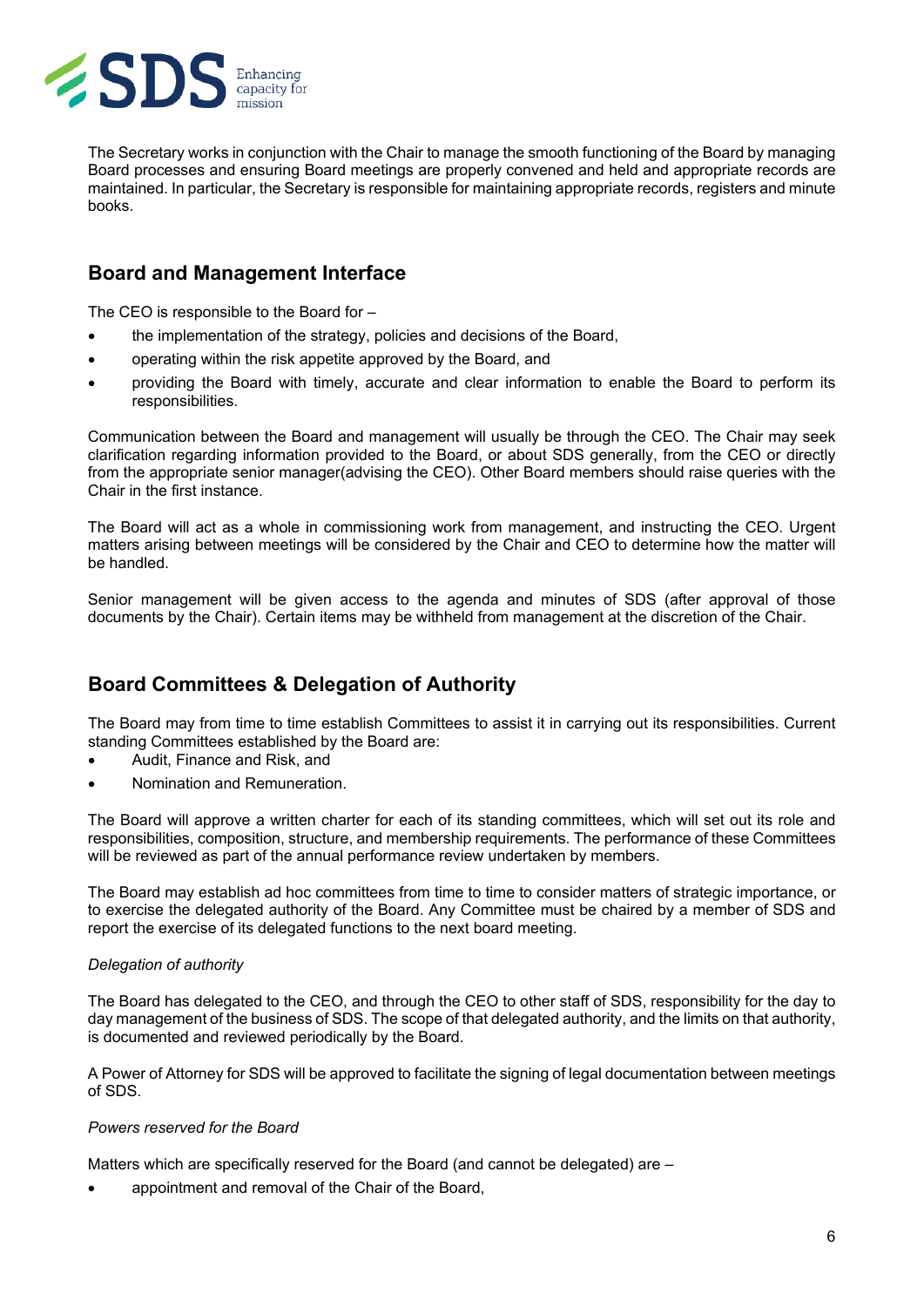

- appointment and removal of the Chief Executive Officer,
- establishment of Board Committees, their membership, Charters and delegated authorities,
- review of corporate governance principles, policies and related public documents,
- approval of all Delegation of Authority policies and procedures, and Powers of Attorney,
- any changes to the authority delegated to the Chief Executive Officer by the Board,
- approval of SDS' annual budget,
- approval of expenditure in excess of the monetary authority levels delegated to management,
- the remuneration of the Chief Executive Officer, and
- <span id="page-6-0"></span>any other specific matters nominated by the Board from time to time.

## **Conduct of Board Meetings**

The Board of SDS meets as required but will usually meet five times each year, on Wednesday evenings commencing at 5 pm. Members are expected to attend for the full meeting. Attendance can be via electronic means by prior arrangement with the Secretary.

The CEO and Secretary attend all meetings. The Chair, on the recommendation of the CEO, determines which other staff members or external consultants will be present at a meeting.

Members may ask questions of any staff member present at a meeting, acknowledging that it may be preferable to communicate such an enquiry to the CEO prior to the meeting.

At each meeting, there is the opportunity for members of SDS to discuss matters in-camera, in the absence of the CEO and other staff members.

The agenda for each meeting will be drafted by the CEO and agreed with the Chair prior to despatch to members.

The agenda and papers for each meeting will be provided to members at least four business days before the meeting. Papers will be provided electronically unless a member has requested a hard copy from the Secretary.

Members can raise issues for inclusion on the agenda by raising the issue at a prior meeting, or by contacting the Chair two weeks before a scheduled meeting. No supplementary matters can be raised at a meeting unless urgency is agreed by a majority of members present.

Decisions of the members will generally be by consensus. The Chair may, at their discretion, or on the request of any two members, put a matter to a vote.

The Chair will have authority to determine a vote, close discussion on a matter, or adjourn a meeting in the interests of the smooth running of the meeting.

<span id="page-6-1"></span>Minutes of a meeting will be available to members three business days after approval by the Chair, and confirmed at the next meeting.

#### **Induction and development**

#### *Induction of members*

On appointment, a member will be offered an induction program to familiarise them with matters relating to the governance and strategy of SDS and any current issues before the Board. SDS has a Member Induction Procedure which describes the induction program.